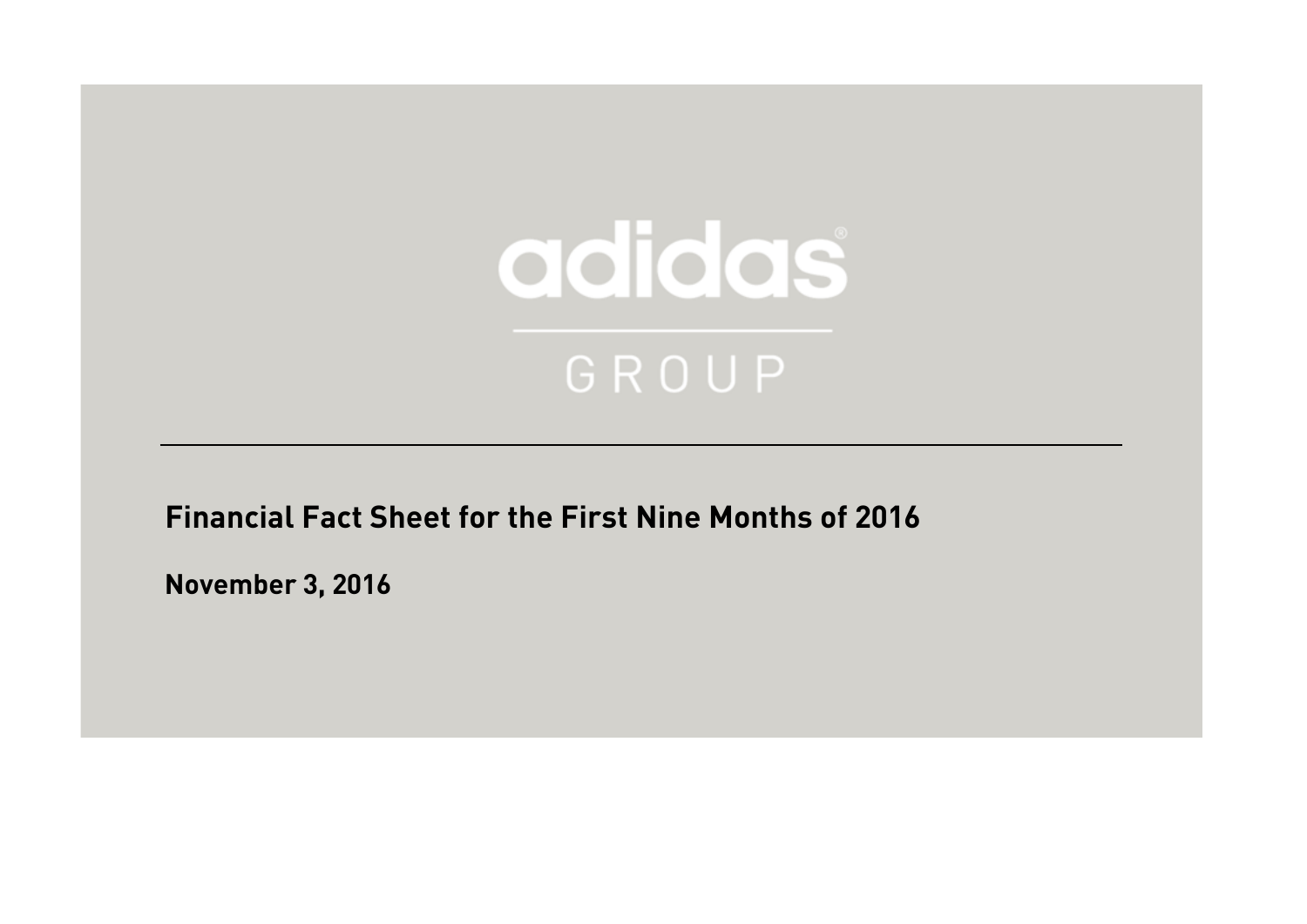| <b>Table of Content</b> |                                                                       |               |
|-------------------------|-----------------------------------------------------------------------|---------------|
|                         |                                                                       | page          |
| $\bullet$               | Our Share Highlights                                                  | 3             |
| $\bullet$               | Consolidated Income Statement Highlights                              | $\frac{1}{4}$ |
| $\bullet$               | Consolidated Statement of Financial Position and Cash Flow Highlights | 5             |
| $\bullet$               | <b>Financial Highlights by Segment</b>                                | $6 - 7$       |
| $\bullet$               | <b>Financial Highlights by Brand</b>                                  | 8             |
| $\bullet$               | Retail at a Glance                                                    | 9             |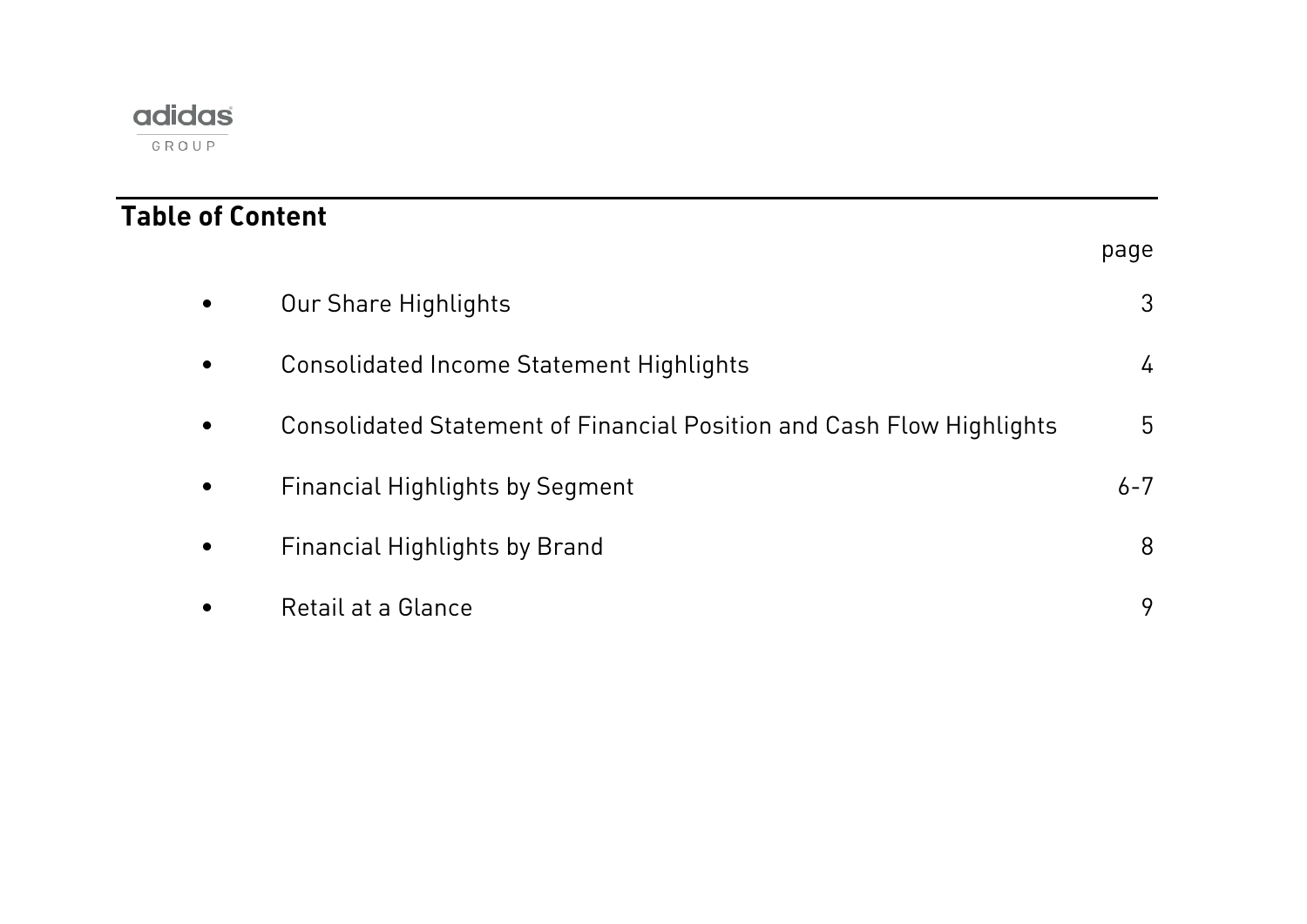GROUP

## **Our Share Highlights**

|                                                                            | <b>First Quarter</b> |                | <b>Second Quarter</b> |             |             | <b>Third Quarter</b> |        |      | <b>Fourth Quarter</b> | <b>YTD</b>  |             |         |  |
|----------------------------------------------------------------------------|----------------------|----------------|-----------------------|-------------|-------------|----------------------|--------|------|-----------------------|-------------|-------------|---------|--|
|                                                                            | 2016                 | 2015           | 2016                  | 2015        | 2016        | 2015                 | Change | 2016 | 2015                  | 2016        | 2015        | Change  |  |
| Earnings per share <sup>2131</sup> (in EUR)                                |                      |                |                       |             |             |                      |        |      |                       |             |             |         |  |
| Basic                                                                      | 1.75                 | 1.17           | 1.45                  | 0.73        | 1.93        | 1.55                 | 24%    |      | (0.14)                | 5.13        | 3.45        | 49%     |  |
| Diluted                                                                    | 1.71                 | 1.17           | 1.42                  | 0.73        | 1.88        | 1.55                 | 21%    |      | (0.14)                | 5.01        | 3.45        | 46%     |  |
| Average number of shares                                                   |                      |                |                       |             |             |                      |        |      |                       |             |             |         |  |
| Basic                                                                      | 200,197,417          | 204,153,362    | 200,197,417           | 201,644,392 | 200,226,599 | 200,197,417          | $0\%$  |      | 200,197,417           | 200,207,215 | 201,987,657 | $(1\%)$ |  |
| Diluted                                                                    | 206,294,660          | 204,153,362    | 206,327,088           | 201,644,392 | 206,327,088 | 200,197,417          | 3%     |      | 200,197,417           | 206,311,466 | 201,987,657 | 2%      |  |
| Number of shares outstanding <sup>1)</sup>                                 | 200,197,417          | 203,186,309    | 200,197,417           | 200,197,417 | 200,307,750 | 200,197,417          | $0\%$  |      | 200,197,417           | 200,307,750 | 200,197,417 | $0\%$   |  |
| Share price <sup>11</sup>                                                  | 103.00               | 73.69          | 128.45                | 68.65       | 154.50      | 72.01                | 115%   |      | 89.91                 | 154.50      | 72.01       | 115%    |  |
| Market capitalisation 14                                                   | 20,620               | 14,973         | 25,715                | 13,744      | 30,948      | 14,416               | 115%   |      | 18,000                | 30,948      | 14,416      | 115%    |  |
| Historical performance of the adidas<br>share and important indices (in %) |                      |                |                       |             |             |                      |        |      |                       |             |             |         |  |
| adidas AG                                                                  | 15                   | 28             | 25                    | (7)         | 20          | 5                    |        |      | 25                    | 72          | 25          |         |  |
| DAX-30                                                                     | (7)                  | 22             | $[3]$                 | (9)         |             | (12)                 |        |      | 11                    | (2)         | (1)         |         |  |
| MSCI World Textiles, Apparel & Luxury<br>Goods                             | 3                    | $\overline{2}$ | (7)                   | (1)         |             | 0                    |        |      | (4)                   | (1)         | $\pmb{0}$   |         |  |

<sup>1)</sup> At quarter end.

<sup>2)</sup> Excluding goodwill impairment.

 $^{3)}$  Includes continuing and discontinued operations.

 $4$ <sup>4)</sup>  $\epsilon$  in millions.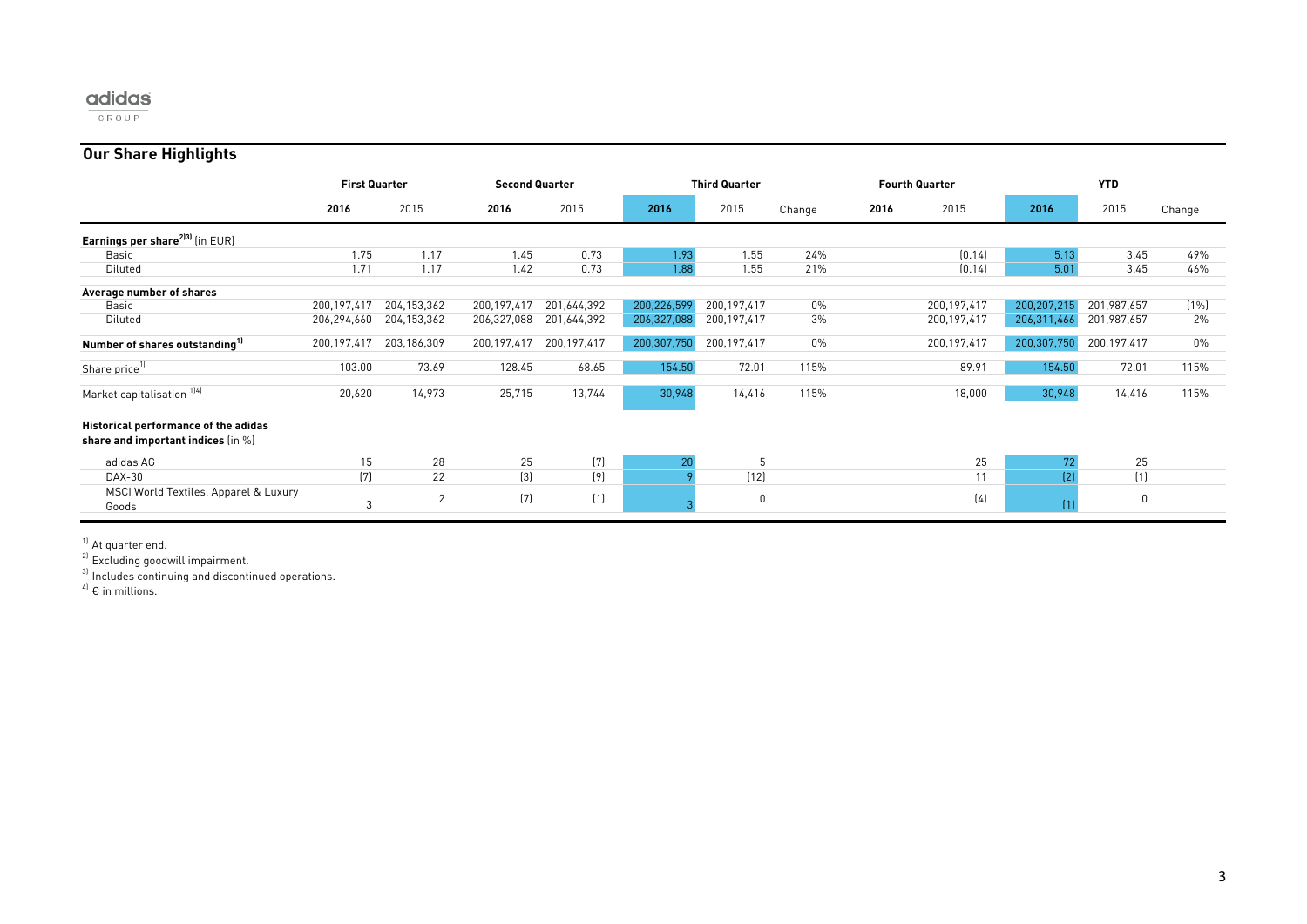$\overline{\begin{array}{c} \text{GROUP} \end{array}}$ 

## **Consolidated Income Statement Highlights**

|                                                                   | <b>First Quarter</b> |       |       | <b>Second Quarter</b> |       | <b>Third Quarter</b> |                      |      | <b>Fourth Quarter</b> | <b>YTD</b> |        |                      |  |
|-------------------------------------------------------------------|----------------------|-------|-------|-----------------------|-------|----------------------|----------------------|------|-----------------------|------------|--------|----------------------|--|
|                                                                   | 2016                 | 2015  | 2016  | 2015                  | 2016  | 2015                 | Change               | 2016 | 2015                  | 2016       | 2015   | Change               |  |
| <b>Key Figures</b> ( $\epsilon$ in millions)                      |                      |       |       |                       |       |                      |                      |      |                       |            |        |                      |  |
| Net sales <sup>11</sup>                                           | 4,769                | 4,083 | 4,422 | 3,907                 | 5,413 | 4,758                | 14%                  |      | 4,167                 | 14,604     | 12,748 | 15%                  |  |
| Gross profit <sup>11</sup>                                        | 2,358                | 2,008 | 2,159 | 1,889                 | 2,574 | 2,304                | 12%                  |      | 1,966                 | 7,091      | 6,202  | 14%                  |  |
| Other operating expenses <sup>1)</sup>                            | 1,924                | 1,700 | 1,935 | 1,720                 | 2,058 | 1,845                | 12%                  |      | 2,024                 | 5,916      | 5,265  | 12%                  |  |
| EBITDA <sup>1]</sup>                                              | 590                  | 451   | 510   | 320                   | 655   | 589                  | 11%                  |      | 115                   | 1,754      | 1,360  | 29%                  |  |
| Operating profit <sup>1121</sup>                                  | 490                  | 363   | 414   | 234                   | 563   | 505                  | 11%                  |      | (7)                   | 1,468      | 1,101  | 33%                  |  |
| Income Before Taxes <sup>1121</sup>                               | 497                  | 363   | 410   | 225                   | 545   | 495                  | 10%                  |      | (9)                   | 1,452      | 1,082  | 34%                  |  |
| Net Income from continuing operations 1121                        | 350                  | 255   | 291   | 146                   | 387   | 337                  | 15%                  |      | (17)                  | 1,028      | 737    | 39%                  |  |
| Net Income attributable to shareholders <sup>2131</sup>           | 351                  | 239   | 291   | 146                   | 386   | 311                  | 24%                  |      | [28]                  | 1,027      | 696    | 48%                  |  |
| <b>Key Ratios</b>                                                 |                      |       |       |                       |       |                      |                      |      |                       |            |        |                      |  |
| Gross margin <sup>11</sup>                                        | 49.4%                | 49.2% | 48.8% | 48.3%                 | 47.6% | 48.4%                | (0.9 <sub>pp</sub> ) |      | 47.2%                 | 48.6%      | 48.6%  | (0.1 <sub>pp</sub> ) |  |
| Other operating expenses in % of net sales 11                     | 40.3%                | 41.6% | 43.8% | 44.0%                 | 38.0% | 38.8%                | (0.8 <sub>pp</sub> ) |      | 48.6%                 | 40.5%      | 41.3%  | (0.8 <sub>pp</sub> ) |  |
| Operating margin <sup>1121</sup>                                  | 10.3%                | 8.9%  | 9.4%  | 6.0%                  | 10.4% | 10.6 %               | $[0.2$ pp $]$        |      | (0.2%                 | 10.0%      | 8.6%   | $1.4$ pp             |  |
| Effective tax rate 12)                                            | 29.5%                | 29.8% | 29.1% | 35.1 %                | 29.1% | 31.9%                | (2.8 <sub>pp</sub> ) |      | [86.8%]               | 29.2%      | 31.9%  | (2.6pp)              |  |
| Net Income attributable to shareholders in % of<br>net sales 2131 | 7.4%                 | 5.8%  | 6.6%  | 3.7%                  | 7.1%  | 6.5%                 | $0.6$ pp             |      | (0.7%                 | 7.0%       | 5.5%   | $1.6$ pp             |  |

 $^{\rm 1)}$  Figures reflect continuing operations as a result of the divestiture of the Rockport business.

<sup>2)</sup> Excluding goodwill impairment.

 $^{\text{3)}}$  Incudes continuing and discontinued operations.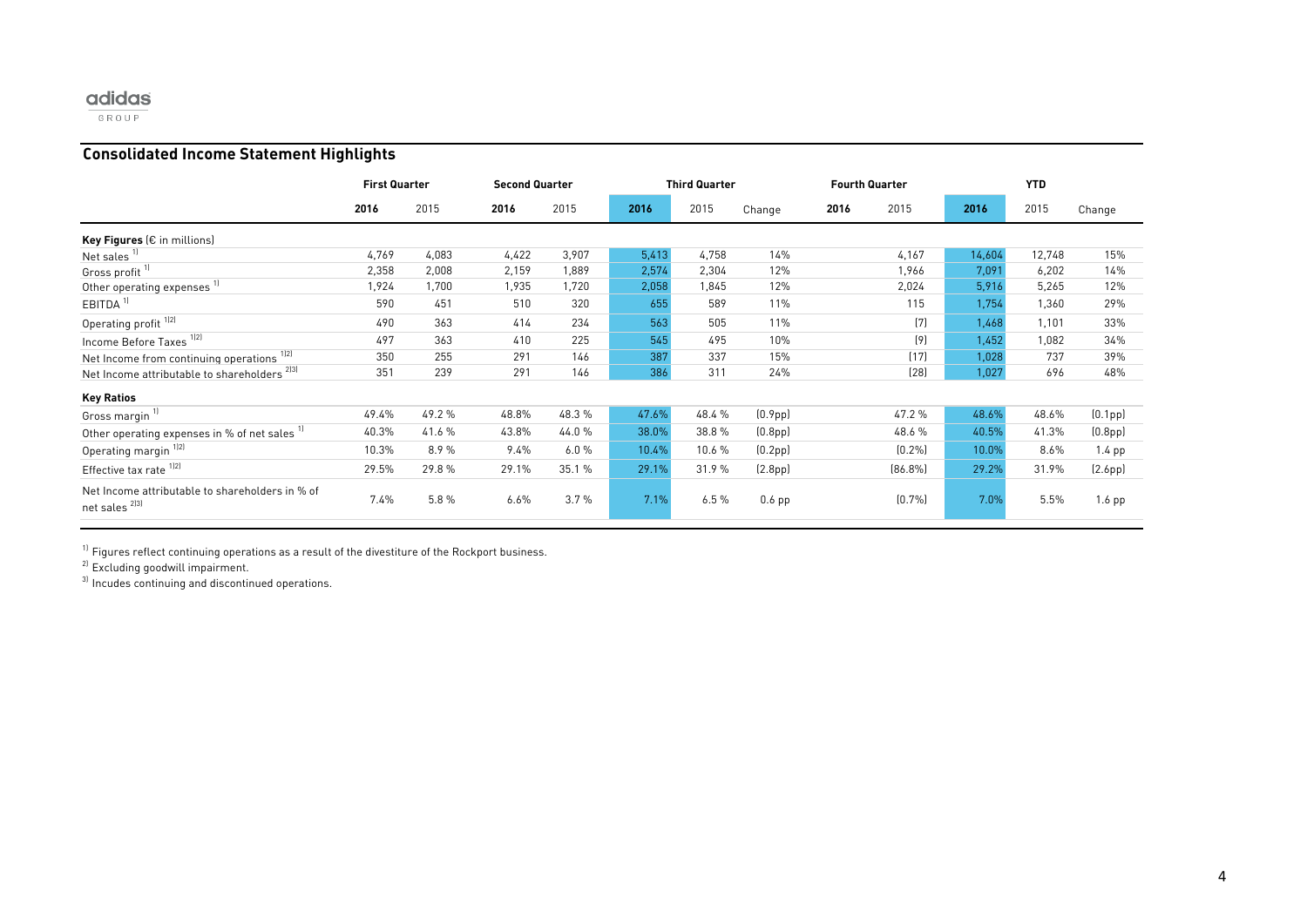GROUP

## **Consolidated Statement of Financial Position and Cash Flow Highlights**

|                                                             |        | March 31 |        | June 30 |        | September 30 |                      | December 31 |        |  |
|-------------------------------------------------------------|--------|----------|--------|---------|--------|--------------|----------------------|-------------|--------|--|
|                                                             | 2016   | 2015     | 2016   | 2015    | 2016   | 2015         | Change               | 2016        | 2015   |  |
| Key Figures ( $\epsilon$ in millions)                       |        |          |        |         |        |              |                      |             |        |  |
| Total assets                                                | 13,415 | 13,415   | 14,029 | 12,754  | 14,255 | 12,989       | 10%                  |             | 13,343 |  |
| Accounts receivable                                         | 2,517  | 2,456    | 2,356  | 2,271   | 2,715  | 2,502        | 9%                   |             | 2,049  |  |
| Inventories                                                 | 2,939  | 2,539    | 3,514  | 2,927   | 3,203  | 2,698        | 19%                  |             | 3,113  |  |
| Operating working capital                                   | 3,883  | 3,520    | 4,013  | 3,485   | 4,228  | 3,724        | 14%                  |             | 3,138  |  |
| Net borrowings                                              | 809    | 542      | 1,028  | 957     | 769    | 903          | (15%)                |             | 460    |  |
| Shareholders' equity                                        | 5,679  | 6,271    | 5,792  | 5,548   | 6,126  | 5,716        | 7%                   |             | 5,666  |  |
| Capital expenditures                                        | 68     | 53       | 201    | 137     | 361    | 311          | 16%                  |             | 513    |  |
| Net cash generated from/(used in)<br>operating activities   | [266]  | (260)    | (75)   | (31)    | 376    | 314          | 20%                  |             | 1,090  |  |
| <b>Key ratios</b>                                           |        |          |        |         |        |              |                      |             |        |  |
| Average operating working capital in % of<br>net sales 1121 | 20.2%  | 21.9%    | 20.4%  | 21.6%   | 20.3%  | 20.7%        | (0.4 <sub>pp</sub> ) |             | 20.5%  |  |
| Equity ratio                                                | 42.3%  | 46.7%    | 41.3%  | 43.5%   | 43.0%  | 44.0%        | (1.0 <sub>pp</sub> ) |             | 42.5%  |  |
| 1]3]<br>Net borrowings/EBITDA                               | 0.5    | 0.4      | 0.6    | 0.6     | 0.4    | 0.6          | n.a.                 |             | 0.3    |  |
| Financial leverage                                          | 14.2%  | 8.6%     | 17.7%  | 17.2%   | 12.6%  | 15.8%        | (3.2 <sub>pp</sub> ) |             | 8.1%   |  |

 $^{\text{\tiny{1}}}$  Figures reflect continuing operations as a result of the divestiture of the Rockport business.

<sup>2)</sup> Twelve-month trailing average.

<sup>3)</sup> EBITDA of last twelve months.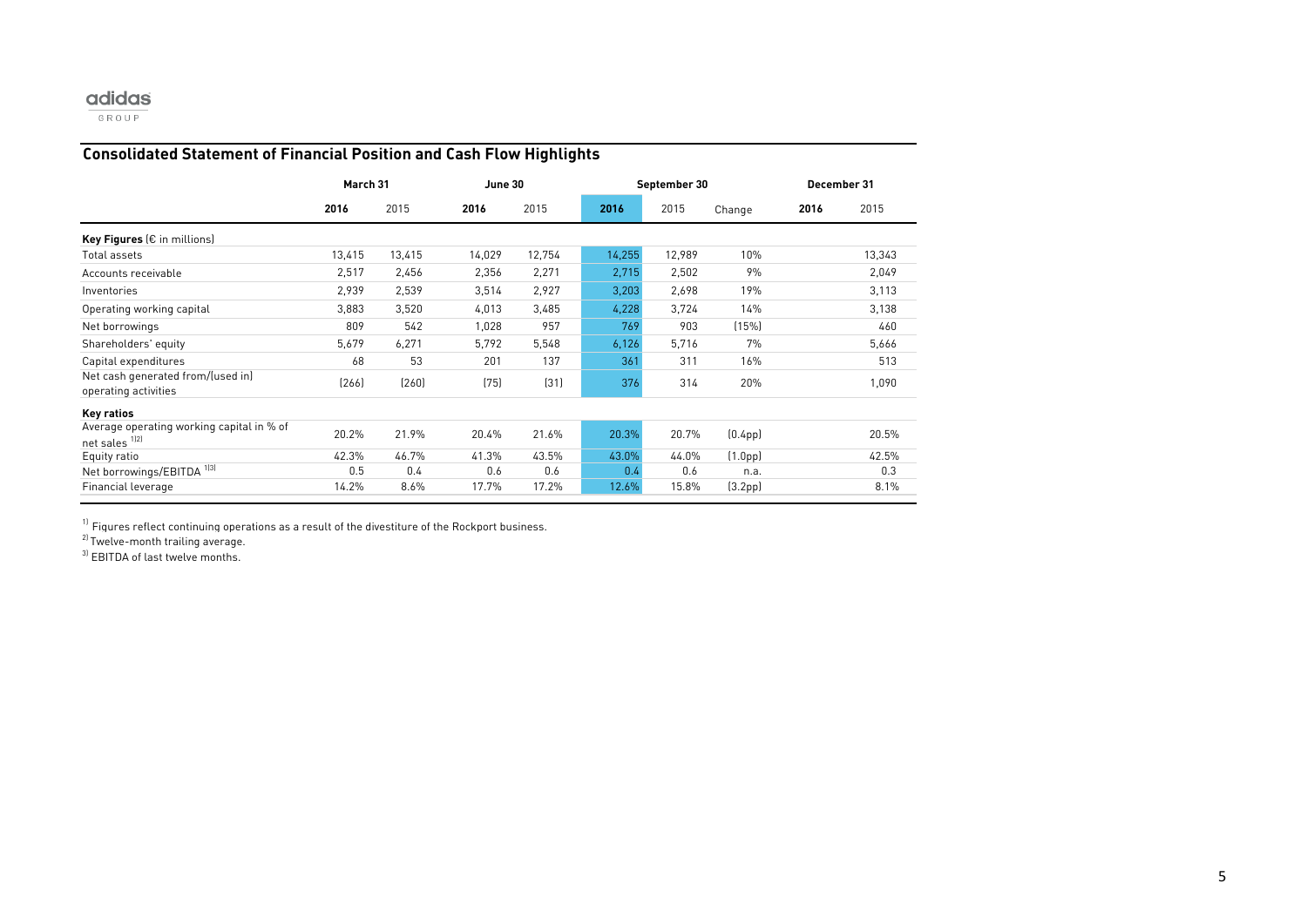$\overline{\begin{array}{c} \mathsf{GROUP} \end{array}}$ 

#### **Financial Highlights by Segment** (€ in millions)

|                                      | <b>First Quarter</b> |                | <b>Second Quarter</b> |       |       | <b>Third Quarter</b> |                   |                  |      | <b>Fourth Quarter</b> | <b>YTD</b> |       |                   |                  |
|--------------------------------------|----------------------|----------------|-----------------------|-------|-------|----------------------|-------------------|------------------|------|-----------------------|------------|-------|-------------------|------------------|
|                                      | 2016                 | 2015           | 2016                  | 2015  | 2016  | 2015                 | Change            | Change<br>[c.n.] | 2016 | 2015                  | 2016       | 2015  | Change            | Change<br>[c.n.] |
| Western Europe                       |                      |                |                       |       |       |                      |                   |                  |      |                       |            |       |                   |                  |
| Net sales                            | 1,414                | 1,143          | 1,214                 | 961   | 1,557 | 1,404                | 11 %              | 15 %             |      | 1,031                 | 4,185      | 3,508 | 19 %              | 22 %             |
| adidas                               | 1,294                | 1,038          | 1,133                 | 894   | 1,438 | 1,299                | 11 %              | 15 %             |      | 963                   | 3,865      | 3,230 | 20 %              | 22 %             |
| Reebok                               | 121                  | 105            | 81                    | 67    | 119   | 106                  | 13 %              | 15 %             |      | 68                    | 320        | 278   | 15 %              | 17%              |
| Gross profit                         | 651                  | 550            | 534                   | 454   | 676   | 667                  | 1%                |                  |      | 487                   | 1.861      | 1,671 | 11 %              |                  |
| Gross margin                         | 46.1%                | 48.1%          | 44.0%                 | 47.2% | 43.4% | 47.5%                | $(4.1$ pp $)$     |                  |      | 47.2%                 | 44.5%      | 47.6% | $(3.1$ pp $)$     |                  |
| Operating expenses                   | 338                  | 270            | 324                   | 273   | 342   | 322                  | 6%                |                  |      | 383                   | 1005       | 865   | 16 %              |                  |
| Operating expenses in % of net sales | 23.9%                | 23.6%          | 26.7%                 | 28.5% | 22.0% | 22.9%                | $(0.9$ pp $)$     |                  |      | 37.1%                 | 24.0%      | 24.7% | $(0.7$ pp $)$     |                  |
| Operating profit                     | 313                  | 280            | 210                   | 180   | 334   | 345                  | (3 %)             |                  |      | 104                   | 857        | 805   | 6%                |                  |
| Operating margin                     | 22.2%                | 24.5%          | 17.3%                 | 18.8% | 21.4% | 24.6%                | $[3.2$ pp $]$     |                  |      | 10.1%                 | 20.5%      | 23.0% | $(2.5$ pp $)$     |                  |
| <b>North America</b>                 |                      |                |                       |       |       |                      |                   |                  |      |                       |            |       |                   |                  |
| Net sales                            | 728                  | 591            | 788                   | 643   | 927   | 776                  | 19 %              | 20 %             |      | 744                   | 2,443      | 2,010 | 22 %              | 22 %             |
| adidas                               | 621                  | 470            | 673                   | 520   | 788   | 639                  | 23 %              | 24 %             |      | 602                   | 2.082      | 1.629 | 28 %              | 29 %             |
| Reebok                               | 106                  | 121            | 115                   | 123   | 139   | 138                  | 1%                | 2%               |      | 142                   | 361        | 381   | (5%               | [5%]             |
| Gross profit                         | 274                  | 215            | 305                   | 236   | 346   | 289                  | 20 %              |                  |      | 268                   | 926        | 740   | 25 %              |                  |
| Gross margin                         | 37.7%                | 36.4%          | 38.8%                 | 36.7% | 37.3% | 37.3%                | $0.1$ pp          |                  |      | 36.0%                 | 37.9%      | 36.8% | $1.1$ pp          |                  |
| Operating expenses                   | 266                  | 232            | 247                   | 230   | 290   | 246                  | 18 %              |                  |      | 269                   | 803        | 708   | 13 %              |                  |
| Operating expenses in % of net sales | 36.6%                | 39.3%          | 31.3%                 | 35.8% | 31.3% | 31.7%                | $[0.4$ pp $]$     |                  |      | 36.2%                 | 32.9%      | 35.2% | $(2.4$ pp $)$     |                  |
| Operating profit                     | 19                   | (9)            | 74                    | 17    | 71    | 55                   | 31 %              |                  |      | 7                     | 165        | 63    | 164 %             |                  |
| Operating margin                     | 2.7%                 | (1.5%          | 9.4%                  | 2.6%  | 7.7%  | 7.0%                 | $0.7$ pp          |                  |      | 0.9%                  | 6.8%       | 3.1%  | 3.6 pp            |                  |
| <b>Greater China</b>                 |                      |                |                       |       |       |                      |                   |                  |      |                       |            |       |                   |                  |
| Net sales                            | 762                  | 597            | 685                   | 564   | 822   | 691                  | 19 %              | 25 %             |      | 617                   | 2,269      | 1,852 | 22 %              | 28 %             |
| adidas                               | 746                  | 583            | 669                   | 552   | 803   | 675                  | 19 %              | 25 %             |      | 600                   | 2,218      | 1,811 | 22 %              | 28 %             |
| Reebok                               | 17                   | 14             | 15                    | 12    | 19    | 16                   | 15 %              | 19 %             |      | 16                    | 51         | 42    | 22 %              | 25 %             |
| Gross profit                         | 436                  | 334            | 413                   | 333   | 466   | 382                  | 22 %              |                  |      | 363                   | 1.316      | 1.048 | 25 %              |                  |
| Gross margin                         | 57.2%                | 55.9%          | 60.3%                 | 59.0% | 56.8% | 55.3%                | $1.5$ pp          |                  |      | 58.8%                 | 58.0%      | 56.6% | $1.4$ pp          |                  |
| Operating expenses                   | 138                  | 115            | 159                   | 127   | 182   | 157                  | 16 %              |                  |      | 146                   | 479        | 399   | 20 %              |                  |
| Operating expenses in % of net sales | 18.1%                | 19.3%          | 23.2%                 | 22.5% | 22.2% | 22.7%                | $(0.5$ pp $)$     |                  |      | 23.7%                 | 21.1%      | 21.5% | $[0.4$ pp $]$     |                  |
| Operating profit                     | 298                  | 218            | 254                   | 206   | 284   | 225                  | 26 %              |                  |      | 217                   | 837        | 649   | 29 %              |                  |
| Operating margin                     | 39.1%                | 36.5%          | 37.2%                 | 36.5% | 34.6% | 32.6%                | 2.0 <sub>pp</sub> |                  |      | 35.1%                 | 36.9%      | 35.1% | 1.8 <sub>pp</sub> |                  |
| <b>Russia/CIS</b>                    |                      |                |                       |       |       |                      |                   |                  |      |                       |            |       |                   |                  |
| Net sales                            | 138                  | 162            | 172                   | 204   | 195   | 195                  | (0 %)             | 7%               |      | 178                   | 505        | 562   | [10%]             | 6%               |
| adidas                               | 106                  | 125            | 132                   | 159   | 148   | 153                  | (3 %)             | 4%               |      | 132                   | 386        | 437   | (12 %)            | 4 %              |
| Reebok                               | 32                   | 37             | 39                    | 45    | 47    | 42                   | 11 %              | 19 %             |      | 45                    | 119        | 124   | (5%               | 13 %             |
| Gross profit                         | 80                   | 83             | 100                   | 122   | 111   | 106                  | 5 %               |                  |      | 103                   | 291        | 311   | $(79_{0})$        |                  |
| Gross margin                         | 57.7%                | 51.3%          | 58.2%                 | 59.8% | 57.0% | 54.1%                | $2.9$ pp          |                  |      | 58.0%                 | 57.6%      | 55.3% | $2.2$ pp          |                  |
| Operating expenses                   | 66                   | 81             | 68                    | 91    | 79    | 84                   | (6, 9)            |                  |      | 74                    | 212        | 256   | (17%)             |                  |
| Operating expenses in % of net sales | 47.8%                | 49.8%          | 39.6%                 | 44.8% | 40.3% | 42.8%                | $(2.5$ pp $)$     |                  |      | 41.4%                 | 42.1%      | 45.5% | $(3.4$ pp $)$     |                  |
| Operating profit                     | 14                   | $\overline{2}$ | 32                    | 31    | 33    | 22                   | 48 %              |                  |      | 30                    | 78         | 55    | 42 %              |                  |
| Operating margin                     | 9.9%                 | 1.5%           | 18.6%                 | 15.0% | 16.7% | 11.3%                | 5.4 pp            |                  |      | 16.6%                 | 15.5%      | 9.8%  | 5.7 pp            |                  |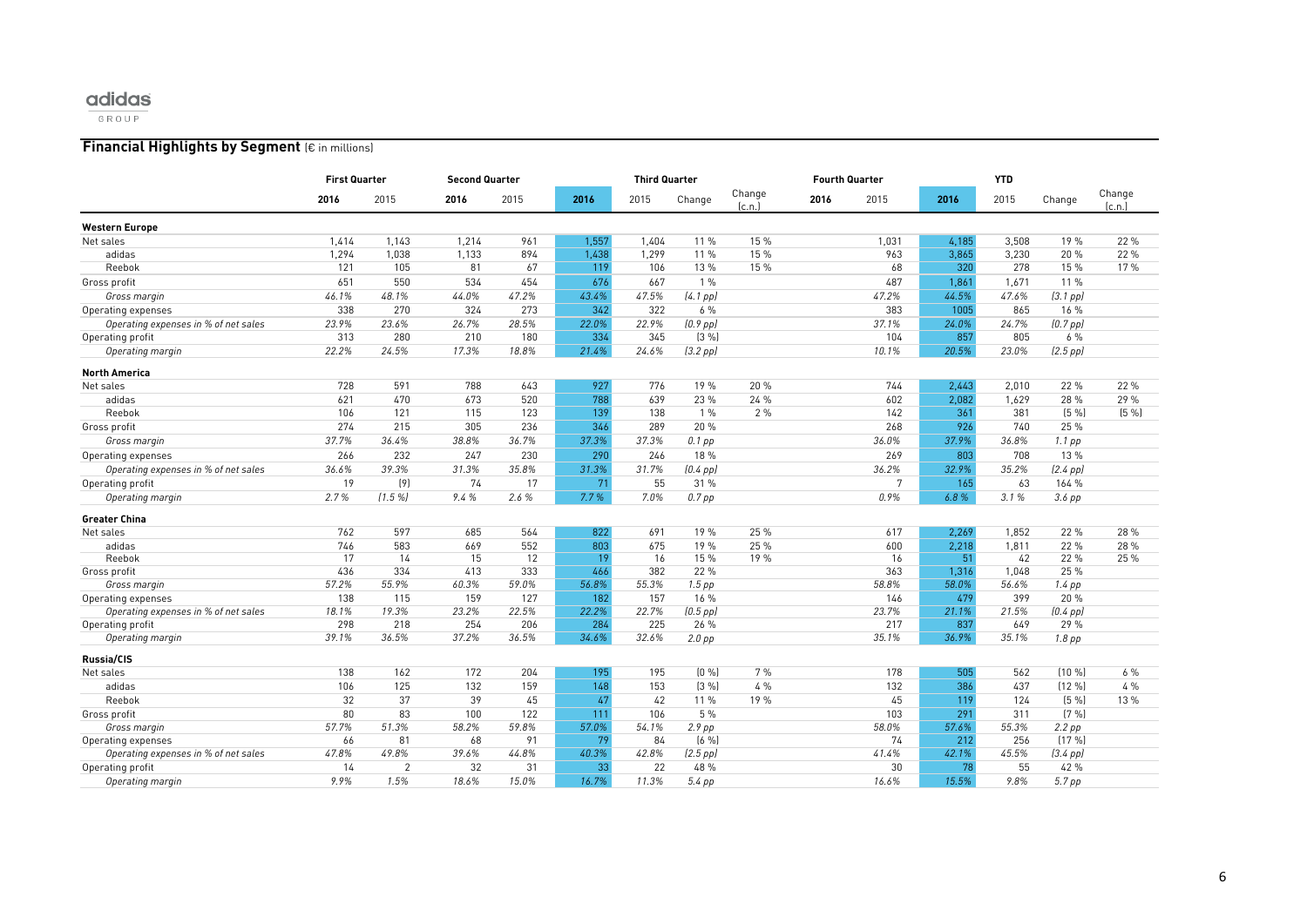$\overline{\begin{array}{c} \mathbf{GROUP} \end{array}}$ 

#### **Financial Highlights by Segment** (€ in millions)

|                                                  | <b>First Quarter</b> |       | <b>Second Quarter</b> |        |              | <b>Third Quarter</b> |               |                  |      | <b>Fourth Quarter</b> | <b>YTD</b> |       |                   |                  |
|--------------------------------------------------|----------------------|-------|-----------------------|--------|--------------|----------------------|---------------|------------------|------|-----------------------|------------|-------|-------------------|------------------|
|                                                  | 2016                 | 2015  | 2016                  | 2015   | 2016         | 2015                 | Change        | Change<br>[c.n.] | 2016 | 2015                  | 2016       | 2015  | Change            | Change<br>[c.n.] |
| <b>Latin America</b>                             |                      |       |                       |        |              |                      |               |                  |      |                       |            |       |                   |                  |
| Net sales                                        | 394                  | 423   | 379                   | 456    | 487          | 489                  | [0, 96]       | 16 %             |      | 415                   | 1,260      | 1,368 | (8%               | 14 %             |
| adidas                                           | 350                  | 361   | 330                   | 387    | 424          | 416                  | 2%            | 18 %             |      | 352                   | 1,105      | 1,164 | (5%               | 17 %             |
| Reebok                                           | 44                   | 61    | 48                    | 69     | 63           | 73                   | (14%          | 4%               |      | 63                    | 155        | 204   | [24%]             | (3 %)            |
| Gross profit                                     | 178                  | 179   | 156                   | 194    | 195          | 215                  | (9%           |                  |      | 167                   | 529        | 589   | (10 %)            |                  |
| Gross margin                                     | 45.2%                | 42.4% | 41.1%                 | 42.6%  | 40.1%        | 44.0%                | $(3.9$ pp)    |                  |      | 40.2%                 | 42.0%      | 43.0% | $(1.0$ pp $)$     |                  |
| Operating expenses                               | 122                  | 121   | 116                   | 126    | 124          | 154                  | (19%          |                  |      | 120                   | 363        | 401   | $(10\%$           |                  |
| Operating expenses in % of net sales             | 31.1%                | 28.7% | 30.6%                 | 27.5%  | 25.5%        | 31.5%                | $(6.0$ pp $)$ |                  |      | 29.0%                 | 28.8%      | 29.3% | $(0.5$ pp $)$     |                  |
| Operating profit                                 | 56                   | 58    | 40                    | 69     | 71           | 61                   | 16 %          |                  |      | 47                    | 167        | 188   | $(11 \%)$         |                  |
| Operating margin                                 | 14.1%                | 13.7% | 10.5%                 | 15.1%  | 14.6%        | 12.6%                | $2.0$ pp      |                  |      | 11.2%                 | 13.2%      | 13.7% | $(0.5$ pp $)$     |                  |
| Japan                                            |                      |       |                       |        |              |                      |               |                  |      |                       |            |       |                   |                  |
| Net sales                                        | 236                  | 155   | 236                   | 178    | 264          | 186                  | 42 %          | 21 %             |      | 257                   | 736        | 518   | 42 %              | 28 %             |
| adidas                                           | 212                  | 143   | 209                   | 163    | 238          | 164                  | 46 %          | 24 %             |      | 226                   | 660        | 470   | 40 %              | 26 %             |
| Reebok                                           | 24                   | 12    | 27                    | 15     | 26           | 22                   | 17%           | 2%               |      | 31                    | 77         | 49    | 56 %              | 41 %             |
| Gross profit                                     | 116                  | 73    | 120                   | 86     | 128          | 90                   | 42 %          |                  |      | 117                   | 364        | 249   | 46 %              |                  |
| Gross margin                                     | 49.0%                | 47.3% | 51.0%                 | 48.2%  | 48.3%        | 48.4%                | $[0.1$ pp $]$ |                  |      | 45.3%                 | 49.4%      | 48.0% | $1.4$ pp          |                  |
| Other operating expenses                         | 70                   | 53    | 72                    | 59     | 75           | 56                   | 33 %          |                  |      | 63                    | 217        | 168   | 29 %              |                  |
| Other operating expenses in % of net sales       | 29.4%                | 34.2% | 30.8%                 | 33.0%  | 28.4%        | 30.3%                | $(1.9$ pp)    |                  |      | 24.5%                 | 29.5%      | 32.4% | $(2.9$ pp $)$     |                  |
| Operating profit                                 | 50                   | 24    | 51                    | 30     | 56           | 37                   | 54 %          |                  |      | 57                    | 157        | 90    | 75 %              |                  |
| Operating margin                                 | 21.2%                | 15.3% | 21.6%                 | 16.8%  | 21.3%        | 19.7%                | $1.6$ pp      |                  |      | 22.2%                 | 21.4%      | 17.4% | $4.0$ pp          |                  |
| <b>MEAA (Middle East, Africa and other Asian</b> |                      |       |                       |        |              |                      |               |                  |      |                       |            |       |                   |                  |
| markets)                                         |                      |       |                       |        |              |                      |               |                  |      |                       |            |       |                   |                  |
| Net sales                                        | 701                  | 635   | 572                   | 536    | 794          | 674                  | 18 %          | 19%              |      | 543                   | 2.067      | 1.845 | 12 %              | 17 %             |
| adidas                                           | 630                  | 575   | 502                   | 460    | 713          | 596                  | 20 %          | 21 %             |      | 459                   | 1.845      | 1,631 | 13 %              | 18 %             |
| Reebok                                           | 71                   | 60    | 70                    | 75     | 81           | 78                   | 3%            | 3%               |      | 84                    | 222        | 214   | 4%                | 7%               |
| Gross profit                                     | 356                  | 335   | 283                   | 270    | 396          | 345                  | 15 %          |                  |      | 278                   | 1.035      | 950   | 9%                |                  |
| Gross margin                                     | 50.7%                | 52.7% | 49.4%                 | 50.5%  | 49.9%        | 51.2%                | $(1.3$ pp $)$ |                  |      | 51.1%                 | 50.1%      | 51.5% | $(1.5$ pp $)$     |                  |
| Operating expenses                               | 142                  | 135   | 156                   | 131    | 154          | 140                  | 10 %          |                  |      | 160                   | 452        | 406   | 11 %              |                  |
| Operating expenses in % of net sales             | 20.2%                | 21.2% | 27.3%                 | 24.5%  | 19.4%        | 20.8%                | $(1.3$ pp $)$ |                  |      | 29.4%                 | 21.9%      | 22.0% | $[0.1$ pp $]$     |                  |
| Operating profit                                 | 214                  | 201   | 127                   | 139    | 242          | 206                  | 18 %          |                  |      | 119                   | 584        | 546   | 7%                |                  |
| Operating margin                                 | 30.6%                | 31.6% | 22.2%                 | 26.0%  | 30.5%        | 30.5%                | $(0.0$ pp)    |                  |      | 21.9%                 | 28.3%      | 29.6% | $(1.3$ pp $)$     |                  |
| <b>Other Businesses</b>                          |                      |       |                       |        |              |                      |               |                  |      |                       |            |       |                   |                  |
| Net sales                                        | 396                  | 377   | 377                   | 365    | 366          | 342                  | 7%            | 7 %              |      | 383                   | 1,139      | 1,084 | 5 %               | 6 %              |
| Gross profit                                     | 146                  | 141   | 149                   | 113    | 138          | 118                  | 18 %          |                  |      | 126                   | 433        | 372   | 17%               |                  |
| Gross margin                                     | 36.9%                | 37.5% | 39.4%                 | 30.8%  | 37.8%        | 34.4%                | $3.4$ pp      |                  |      | 32.8%                 | 38.0%      | 34.3% | 3.8 <sub>pp</sub> |                  |
| Operating expenses                               | 149                  | 149   | 170                   | 155    | 133          | 143                  | $(79_{0})$    |                  |      | 144                   | 452        | 447   | 1%                |                  |
| Operating expenses in % of net sales             | 37.6%                | 39.5% | 45.0%                 | 42.3%  | 36.3%        | 41.8%                | $(5.5$ pp $)$ |                  |      | 37.5%                 | 39.6%      | 41.2% | $(1.5$ pp $)$     |                  |
| Operating profit                                 | (1)                  | (5)   | (19)                  | (40)   | $\mathsf{R}$ | [23]                 | 135 %         |                  |      | (22)                  | (12)       | (68)  | 83%               |                  |
| Operating margin                                 | [0.2%]               | (1.4% | (5.0%                 | (10.9% | 2.2%         | (6.7%                | 8.9 pp        |                  |      | (5.6 %)               | (1.0%      | (6.3% | 5.2 pp            |                  |
|                                                  |                      |       |                       |        |              |                      |               |                  |      |                       |            |       |                   |                  |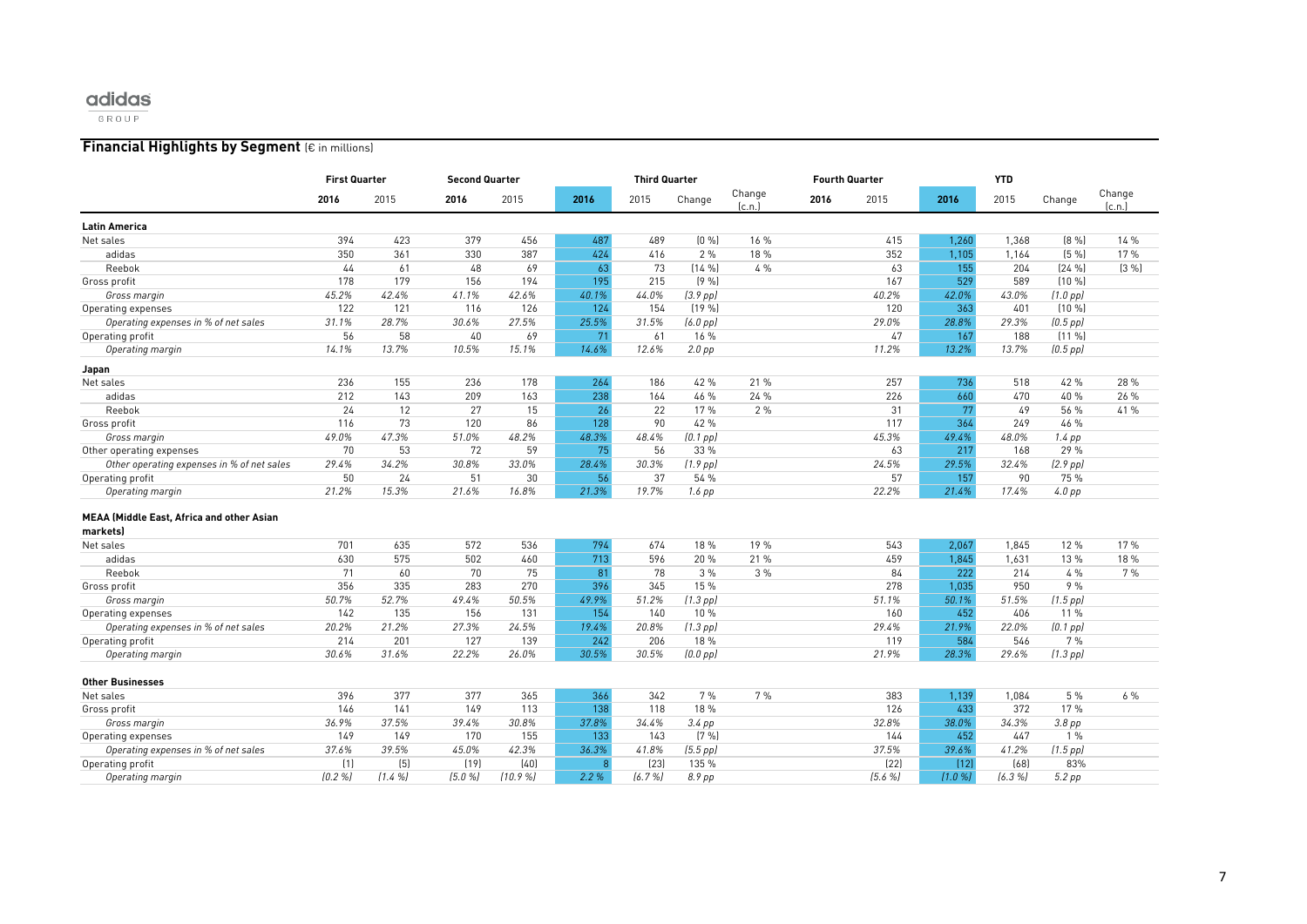$\overline{G \ R \ 0 \ U \ P}$ 

#### **Financial Highlights by Brand** (€ in millions)

|                                      | <b>First Quarter</b> |        |       | <b>Second Quarter</b> |       | <b>Third Quarter</b> |               |                 |      | <b>Fourth Quarter</b> |        | <b>YTD</b> |               |                  |
|--------------------------------------|----------------------|--------|-------|-----------------------|-------|----------------------|---------------|-----------------|------|-----------------------|--------|------------|---------------|------------------|
|                                      | 2016                 | 2015   | 2016  | 2015                  | 2016  | 2015                 | Change        | Change<br>[c.n. | 2016 | 2015                  | 2016   | 2015       | Change        | Change<br>[c.n.] |
| <b>Net Sales by Brand</b>            |                      |        |       |                       |       |                      |               |                 |      |                       |        |            |               |                  |
| adidas                               | 4,036                | 3,352  | 3,705 | 3,180                 | 4,640 | 4,007                | 16%           | 20%             |      |                       | 12,381 | 10,540     | 17 %          | 23 %             |
| Reebok                               | 416                  | 411    | 399   | 408                   | 493   | 476                  | 4%            | 7%              |      |                       | 1,308  | 1.295      | 1%            | 7%               |
| TaylorMade-adidas Golf               | 275                  | 280    | 248   | 239                   | 170   | 159                  | 7%            | 6%              |      |                       | 693    | 678        | 2%            | 3%               |
| <b>CCM Hockey</b>                    | 38                   | 39     | 64    | 80                    | 103   | 112                  | $-8%$         | $-7%$           |      |                       | 205    | 232        | (12 %)        | (10 %)           |
| Total Group <sup>11</sup>            | 4,769                | 4,083  | 4,422 | 3,907                 | 5,413 | 4,758                | 14%           | 17%             |      |                       | 14,604 | 12,748     | 15 %          | 20 %             |
| <b>Gross Margin by Brand</b>         |                      |        |       |                       |       |                      |               |                 |      |                       |        |            |               |                  |
| adidas                               | 47.4%                | 47.6%  | 46.5% | 47.2%                 | 45.6% | 47.2%                | [1.6 pp]      |                 |      |                       | 46.5%  | 47.4%      | $(0.9$ pp $)$ |                  |
| Reebok                               | 38.0%                | 37.7 % | 36.8% | 38.6 %                | 36.7% | 36.8%                | $[0.2$ pp $]$ |                 |      |                       | 37.1%  | 37.7%      | $(0.5$ pp $)$ |                  |
| <b>Net Sales by Product Category</b> |                      |        |       |                       |       |                      |               |                 |      |                       |        |            |               |                  |
| Footwear                             | 2,569                | 2,087  | 2,291 | 1,962                 | 2,859 | 2,355                | 21%           | 26%             |      |                       | 7,719  | 6,405      | 21%           | 27%              |
| Apparel                              | 1,770                | 1,595  | 1,674 | 1,530                 | 2,124 | 1,986                | 7%            | 10%             |      |                       | 5,568  | 5,111      | 9%            | 13 %             |
| Hardware                             | 430                  | 400    | 456   | 415                   | 429   | 417                  | 3%            | 5%              |      |                       | 1,316  | 1,232      | 7%            | 10 %             |
| Total Group <sup>11</sup>            | 4,769                | 4,083  | 4,422 | 3,907                 | 5,413 | 4,758                | 14%           | 17%             |      |                       | 14,604 | 12,748     | 15 %          | 20 %             |

 $^{11}$ Rounding differences may arise in percentages and totals.